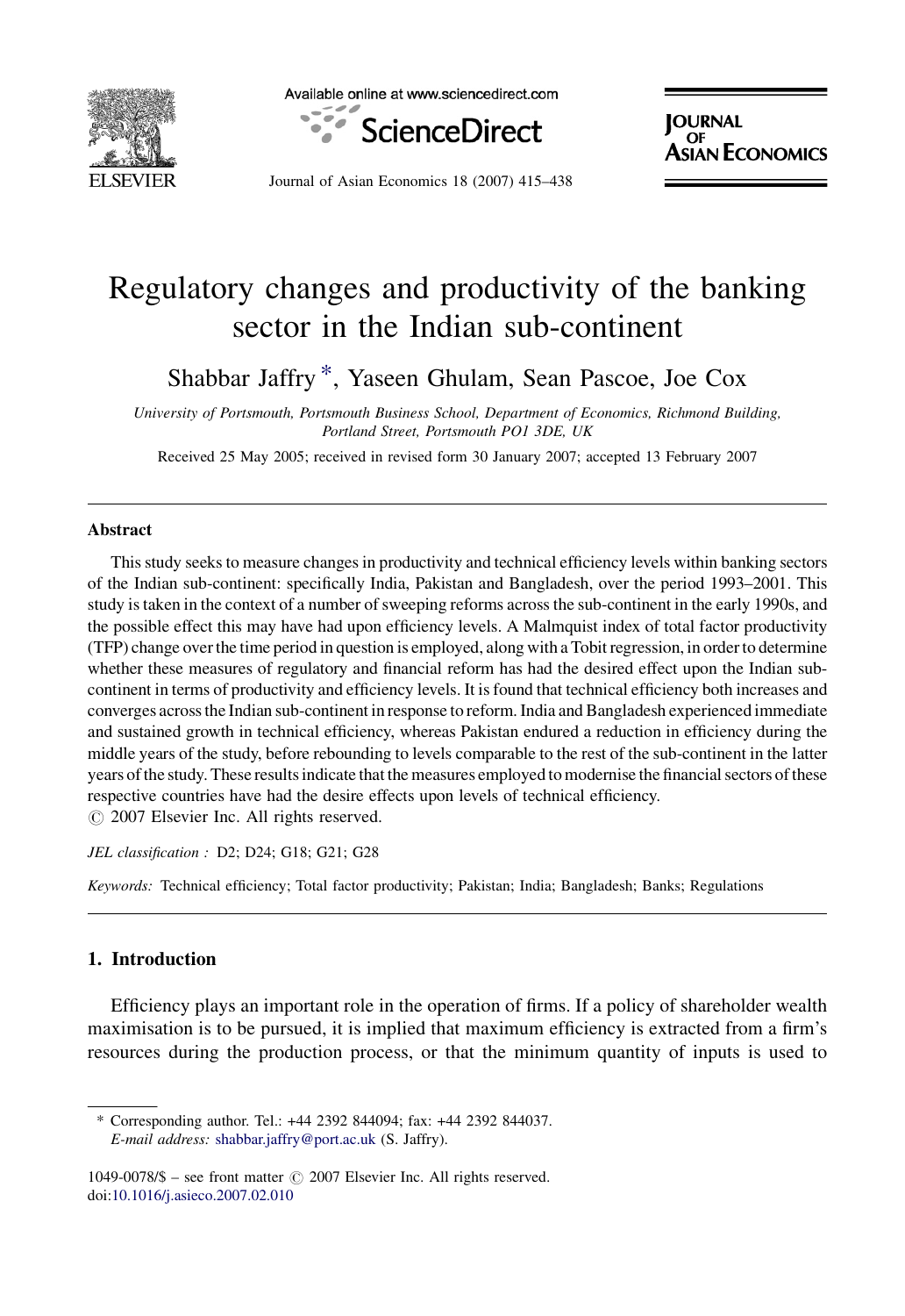achieve a desired level of output. Studies on efficiency using Malmquist indices have been relatively forthcoming, including analysis of such diverse industries as Mexican Ports ([Estache,](#page--1-0) [Tovar de la Fe, & Trujillo, 2004](#page--1-0)), Columbian power distribution systems [\(Pombo & Taborda,](#page--1-0) [2006\)](#page--1-0) and Norwegian motor vehicle inspection agencies [\(Odeck, 2000\)](#page--1-0). However, there has been little conducted in the way of research on efficiency within banking sectors of developing economies ([Berger & Humphry, 1997](#page--1-0)). This is unfortunate, as banks and financial institutions play a hugely important economic role in providing financial intermediation and economic acceleration and convert deposits into productive investment ([Podder & Mamun, 2004](#page--1-0)). For this reason, the study of banking in developing economies entails a greater significance.

This paper seeks to examine levels of efficiency in the banking sectors of India, Pakistan and Bangladesh over the period 1993–2001, which is characterised in the Indian sub-continent as a time of significant reform and reform in each country's respective banking sectors. Because of its unique position within the framework of an economy, the banking sector of a country is invariably more heavily regulated and scrutinised than other industries. This trend is particularly apparent in developing countries, where banks tend to exhibit poor performance as a result of overly prohibitive regulation ([Kumbhakar & Sarkar, 2003](#page--1-0)). Thus, tests of efficiency can be made more meaningful by including some comparison of efficiency both pre and post reform. However, as subsequently outlined in the paper, prior studies into variations in technical efficiency between pre and post reform environments have displayed mixed results. Expectations of the effects of the reform of the banking sectors of countries within the Indian sub-continent are therefore unclear.

### 2. Country case studies

During the 1980s and 1990s, a large number of economies undertook extensive reform processes, particularly with respect to the banking sector. The developed world led the way in this respect, most notably with the USA banking sector experiencing increases in productivity and efficiency resulting from a relaxation of regulations. Theory does not dictate a clear expected result of reform in the banking sector in terms of efficiency gains, as the consequences of reform may depend on industry conditions prior to the reform process, as well as the type of reform employed [\(Berger & Humphrey, 1997\)](#page--1-0). As a result of this, studies of efficiency in banking have not displayed as clear-cut trends as are illustrated in the above examples. US studies in particular show that productivity within the banking sector decreased following deregulation (Berger  $\&$ [Mester, 2003\)](#page--1-0). [Wheelock and Wilson \(1999\)](#page--1-0) concurred and observed declining efficiency and productivity within the US banking sector over time (but did not look at any regulatory changes during that period). However, [Bauer, Berger, and Humphrey \(1993\)](#page--1-0) observed that interest rate competition between US banks has not significantly changed post-reform. In contrast, there have been several studies that point to reform having a positive effect upon efficiency. [Gilbert and](#page--1-0) [Wilson \(1998\)](#page--1-0) showed that Korea's process of privatisation has resulted in its increased output and productivity. These results have also been observed in banking studies. [Zaim \(1995\)](#page--1-0) found that a similar trend existed in the case of the Turkish banking sector. [Mendes and Rebelo \(1999\)](#page--1-0) study the Portuguese banking sector, and illustrate that reform in that specific case did not lead to an increase in cost efficiency, but rather to technological regress.

Developing countries have also embarked upon a trend of reform, a prime example of which being the Indian sub-continent of South Asia, where constituent countries introduced a number of similar reforms throughout the 1990s. India, the country in the heart of this sub-continent, was a part of the British Empire until it was recognised as a republic in 1947. India has shed its